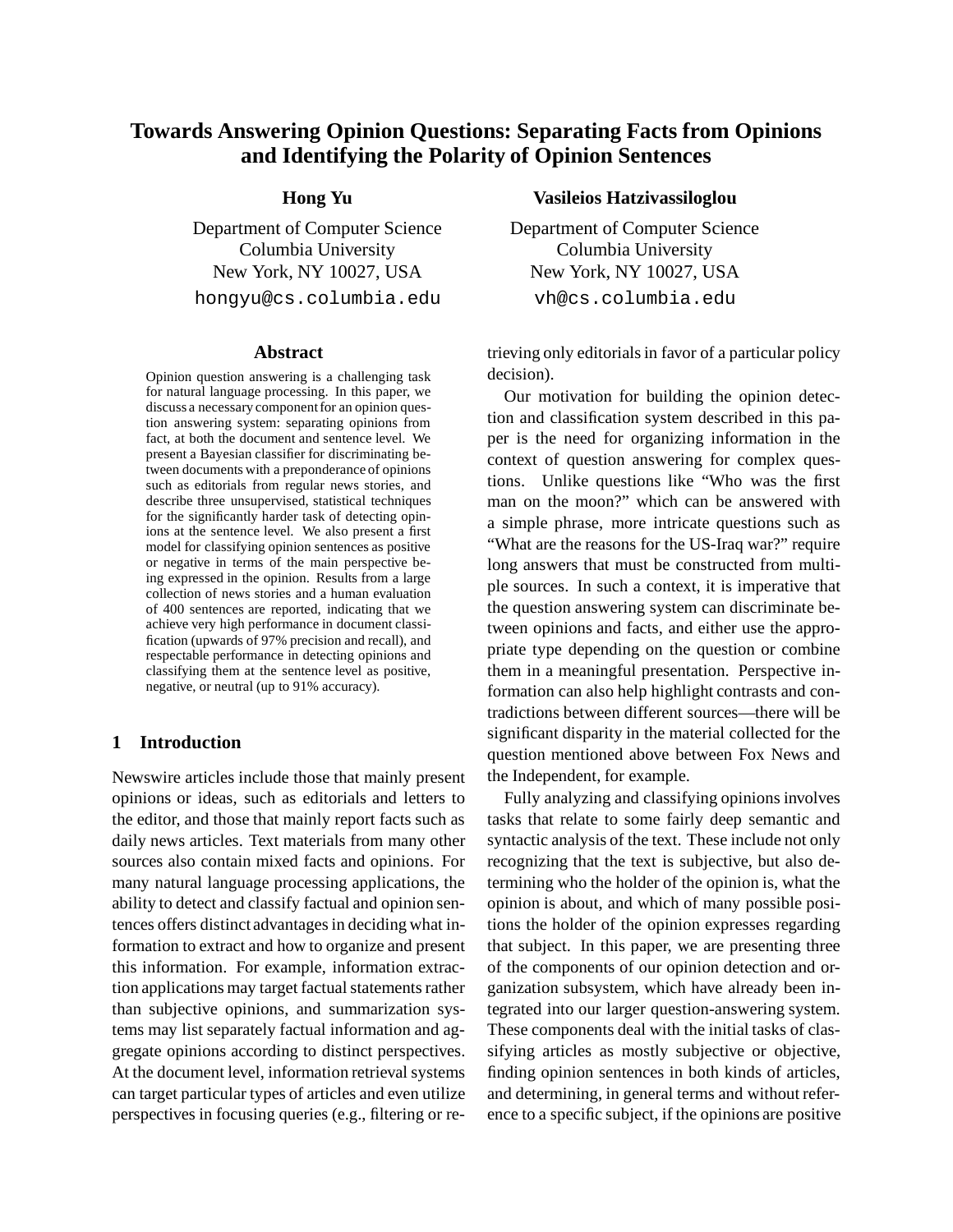or negative. The three modules of the system discussed here provide the basis for ongoing work for further classification of opinions according to subject and opinion holder and for refining the original positive/negative attitude determination.

We review related work in Section 2, and then present our document-level classifier for opinion or factual articles (Section 3), three implemented techniques for detecting opinions at the sentence level (Section 4), and our approach for rating an opinion as positive or negative (Section 5). We have evaluated these methods using a large collection of news articles without additional annotation (Section 6) and an evaluation corpus of 400 sentences annotated for opinion classifications (Section 7). The results, presented in Section 8, indicate that we achieve very high performance (more than 97%) at document-level classification and respectable performance (86–91%) at detecting opinion sentences and classifying them according to orientation.

# **2 Related Work**

Much of the earlier research in automated opinion detection has been performed by Wiebe and colleagues(Bruce and Wiebe, 1999; Wiebe et al., 1999; Hatzivassiloglou and Wiebe, 2000; Wiebe, 2000; Wiebe et al., 2002), who proposed methods for discriminating between *subjective* and *objective* text at the document, sentence, and phrase levels. Bruce and Wiebe (1999) annotated 1,001 sentences as subjective or objective, and Wiebe et al. (1999) described a sentence-level Naive Bayes classifier using as features the presence or absence of particular syntactic classes (pronouns, adjectives, cardinal numbers, modal verbs, adverbs), punctuation, and sentence position. Subsequently, Hatzivassiloglou and Wiebe (2000) showed that automatically detected gradable adjectives are a useful feature for subjectivity classification, while Wiebe (2000) introduced lexical features in addition to the presence/absence of syntactic categories. More recently, Wiebe et al. (2002) report on document-level subjectivity classification, using a k-nearest neighbor algorithm based on the total count of subjective words and phrases within each document.

Psychological studies (Bradley and Lang, 1999) found measurable associations between words and human emotions. Hatzivassiloglou and McKeown (1997) described an unsupervised learning method for obtaining positively and negatively oriented adjectives with accuracy over 90%, and demonstrated that this *semantic orientation*, or *polarity*, is a consistent lexical property with high inter-rater agreement. Turney (2002) showed that it is possible to use only a few of those semantically oriented words (namely, "excellent" and "poor") to label other phrases co-occuring with them as positive or negative. He then used these phrases to automatically separate positive and negative movie and product reviews, with accuracy of 66–84%. Pang et al. (2002) adopted a more direct approach, using supervised machine learning with words and n-grams as features to predict orientation at the document level with up to 83% precision.

Our approach to document and sentence classification of opinions builds upon the earlier work by using extended lexical models with additional features. Unlike the work cited above, we do not rely on human annotations for training but only on weak metadata provided at the document level. Our sentence-level classifiers introduce additional criteria for detecting subjective material (opinions), including methods based on sentence similarity within a topic and an approach that relies on multiple classifiers. At the document level, our classifier uses the same document labels that the method of (Wiebe et al., 2002) does, but automatically detects the words and phrases of importance without further analysis of the text. For determining whether an opinion sentence is positive or negative, we have used seed words similar to those produced by (Hatzivassiloglou and McKeown, 1997) and extended them to construct a much larger set of semantically oriented words with a method similar to that proposed by (Turney, 2002). Our focus is on the sentence level, unlike (Pang et al., 2002) and (Turney, 2002); we employ a significantly larger set of seed words, and we explore as indicators of orientation words from syntactic classes other than adjectives (nouns, verbs, and adverbs).

## **3 Document Classification**

To separate documents that contain primarily opinions from documents that report mainly facts, we ap-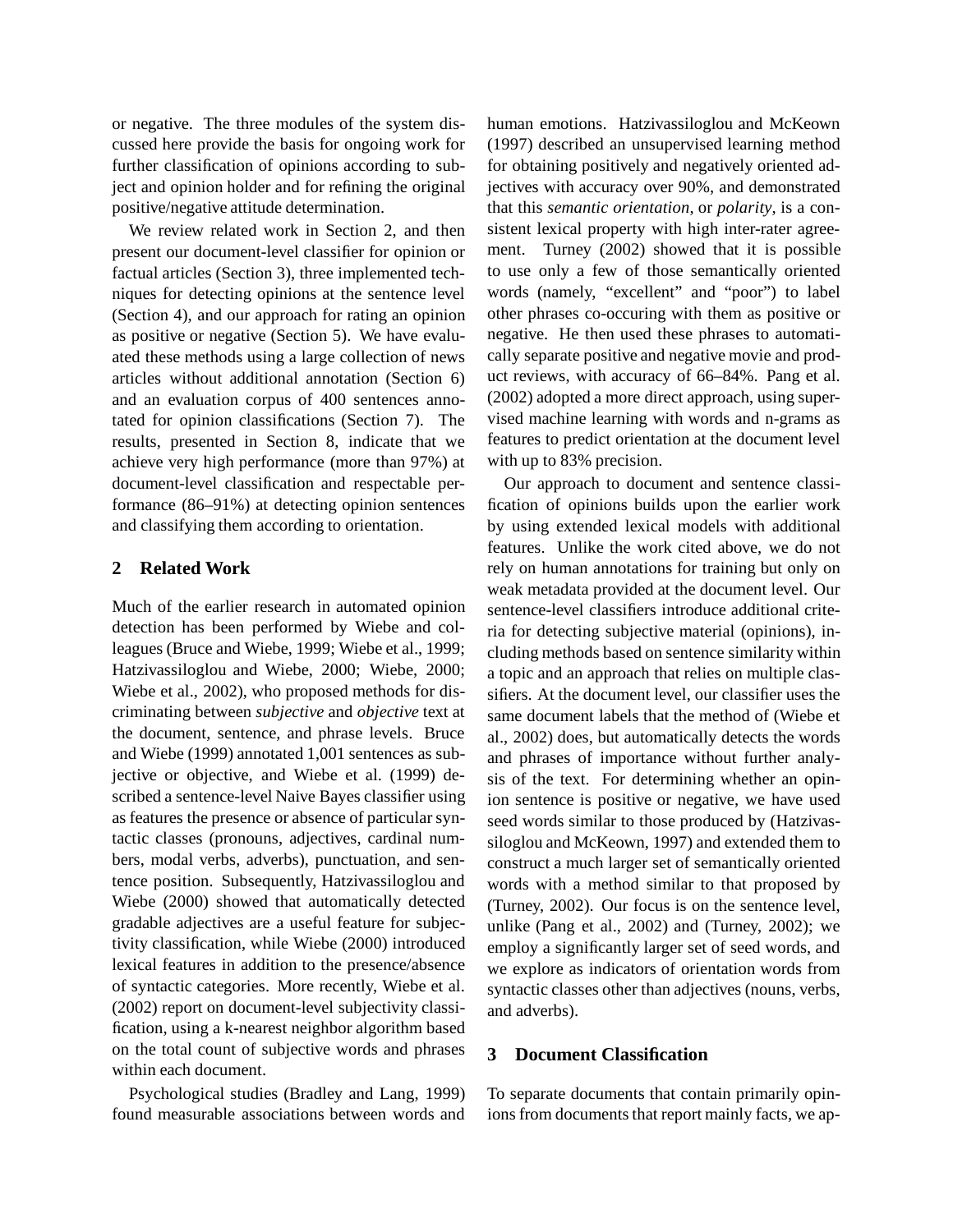plied Naive Bayes<sup>1</sup>, a commonly used supervised machine-learning algorithm. This approach presupposes the availability of at least a collection of articles with pre-assigned opinion and fact labels at the document level; fortunately, Wall Street Journal articles contain such metadata by identifying the type of each article as *Editorial*, *Letterto editor*, *Business* and *News*. These labels are used only to provide the correct classification labels during training and evaluation, and are not included in the feature space. We used as features single words, without stemming or stopword removal. Naive Bayes assigns a document d to the class c that maximizes  $P(c|d)$  by applying Bayes' rule  $P(c|d) = \frac{P(c)P(a|c)}{P(d)}$  and assuming conditional independence of the features.

Although Naive Bayes can be outperformed in text classification tasks by more complex methods such as SVMs, Pang et al. (2002) report similar performance for Naive Bayes and other machine learning techniques for a similar task, that of distinguishing between positive and negative reviews at the document level. Further, we achieved such high performance with Naive Bayes (see Section 8) that exploring additional techniques for this task seemed unnecessary.

# **4 Finding Opinion Sentences**

We developed three different approaches to classify opinions from facts at the sentence level. To avoid the need for obtaining individual sentence annotations for training and evaluation, we rely instead on the expectation that documents classified as opinion on the whole (e.g., editorials) will tend to have mostly opinion sentences, and conversely documents placed in the factual category will tend to have mostly factual sentences. Wiebe et al. (2002) report that this expectation is borne out 75% of the time for opinion documents and 56% of the time for factual documents.

#### **4.1 Similarity Approach**

Our first approach to classifying sentences as opinions or facts explores the hypothesis that, within a given topic, opinion sentences will be more similar to other opinion sentences than to factual sentences. We used SIMFINDER (Hatzivassiloglou et al., 2001), a state-of-the-art system for measuring sentence similarity based on shared words, phrases, and WordNet synsets. To measure the overall similarity of a sentence to the opinion or fact documents, we first select the documents that are on the same topic as the sentence in question. We obtain topics as the results of IR queries (for example, by searching our document collection for "welfare reform"). We then average its SIMFINDER-provided similarities with each sentence in those documents. Then we assign the sentence to the category for which the average is higher (we call this approach the "score" variant). Alternatively, for the "frequency" variant, we do not use the similarity scores themselves but instead we count how many of them, for each category, exceed a predetermined threshold (empirically set to 0.65).

#### **4.2 Naive Bayes Classifier**

Our second method trains a Naive Bayes classifier (see Section 3), using the sentences in opinion and fact documents as the examples of the two categories. The features include words, bigrams, and trigrams, as well as the parts of speech in each sentence. In addition, the presence of semantically oriented (positive and negative) words in a sentence is an indicator that the sentence is subjective (Hatzivassiloglou and Wiebe, 2000). Therefore, we include in our features the counts of positive and negative wordsin the sentence (which are obtained with the method of Section 5.1), as well as counts of the polarities of sequences of semantically oriented words(e.g., "++" for two consecutive positively oriented words). We also include the counts of parts of speech combined with polarity information (e.g., "JJ+" for positive adjectives), as well as features encoding the polarity (if any) of the head verb, the main subject, and their immediate modifiers. Syntactic structure was obtained with Charniak's statistical parser (Charniak, 2000). Finally, we used as one of the features the average semantic orientation score of the words in the sentence.

## **4.3 Multiple Naive Bayes Classifiers**

Our designation of all sentencesin opinion or factual articles as opinion or fact sentences is an approximation. To address this, we apply an algorithm using

<sup>&</sup>lt;sup>1</sup>Using the Rainbow implementation, available from www. cs.cmu.edu/˜mccallum/bow/rainbow.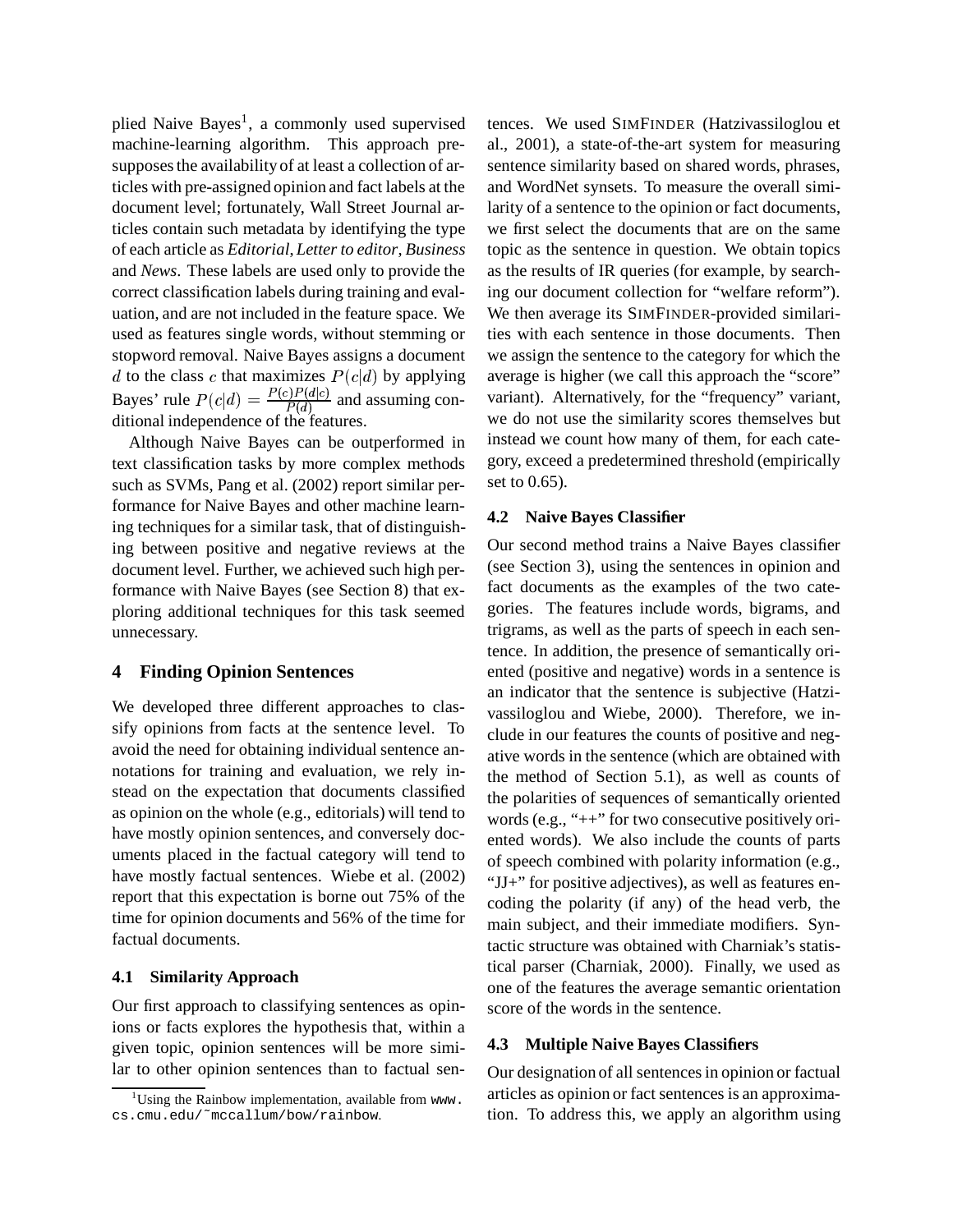multiple classifiers, each relying on a different subset of our features. The goal is to reduce the training set to the sentences that are most likely to be correctly labeled, thus boosting classification accuracy.

Given separate sets of features  $F_1, F_2, \ldots$ we train separate Naive Bayes classifiers  $C_1, C_2,$  $\ldots$ ,  $C_m$  corresponding to each feature set. Assuming as ground truth the information provided by the document labels and that all sentences inherit the status of their document as opinions or facts, we first train  $C_1$  on the entire training set, then use the resulting classifier to predict labels for the training set. The sentences that receive a label different from the assumed truth are then removed, and we train  $C_2$  on the remaining sentences. This process is repeated iteratively until no more sentences can be removed. We report results using five feature sets, starting from words alone and adding in bigrams, trigrams, part-of-speech, and polarity.

# **5 Identifying the Polarity of Opinion Sentences**

Having distinguished whether a sentence is a fact or opinion, we separate positive, negative, and neutral opinions into three classes. We base this decision on the number and strength of semantically oriented words (either positive or negative) in the sentence. We first discuss how such words are automatically found by our system, and then describe the method by which we aggregate this information across the sentence.

#### **5.1 Semantically Oriented Words**

To determine which words are semantically oriented, in what direction, and the strength of their orientation, we measured their co-occurrence with words from a known *seed* set of semantically oriented words. The approach is based on the hypothesis that positive words co-occur more than expected by chance, and so do negative words; this hypothesis was validated, at least for strong positive/negative words, in (Turney, 2002). As seed words, we used subsets of the 1,336 adjectives that were manually classified as positive (657) or negative (679) by Hatzivassiloglou and McKeown (1997). In earlier work (Turney, 2002) only singletons were used as seed words; varying their number allows us to test

 $F_m$ , size, we denote the set of positive seeds as  $ADJ_p$ whether multiple seed words have a positive effect in detection performance. We experimented with seed sets containing 1, 20, 100 and over 600 positive and negative pairs of adjectives. For a given seed set and the set of negative seeds as  $ADJ_n$ . We then calculate a modified log-likelihood ratio  $L(W_i, POS_j)$ for a word  $W_i$  with part of speech  $POS_i$  (*j* can be adjective, adverb, noun or verb) as the ratio of its collocation frequency with  $ADJ_p$  and  $ADJ_n$  within a sentence,

$$
L(W_i, POS_j) = \text{log} \left( \frac{\frac{Freq(W_i, POS_j, ADJ_p) + \varepsilon}{Freq(W_{\text{all}},POS_j,ADJ_p)}}{\frac{Freq(W_i,POS_j,ADJ_n) + \varepsilon}{Freq(W_{\text{all}},POS_j,ADJ_n)}} \right)
$$

where  $Freq(W_{all}, POS_j, ADJ_p)$  represents the collocation frequency of all words  $W_{all}$  of part of speech *POS<sub>i</sub>* with  $ADJ_p$  and  $\varepsilon$  is a smoothing constant  $(\varepsilon = 0.5$  in our case). We used Brill's tagger (Brill, 1995) to obtain part-of-speech information.

#### **5.2 Sentence Polarity Tagging**

As our measure of semantic orientation across an entire sentence we used the average per word loglikelihood scores defined in the preceding section. To determine the orientation of an opinion sentence, all that remains is to specify cutoffs  $t_p$  and  $t_n$  so that sentences for which the average log-likelihood score exceeds  $t_p$  are classified as positive opinions, sentences with scores lower than  $t_n$  are classified as negative opinions, and sentences with in-between scores are treated as neutral opinions. Optimal values for  $t_p$  and  $t_n$  are obtained from the training data via density estimation—using a small, hand-labeled subset of sentences we estimate the proportion of sentences that are positive or negative. The values of the average log-likelihood score that correspond to the appropriate tails of the score distribution are then determined via Monte Carlo analysis of a much larger sample of unlabeled training data.

#### **6 Data**

We used the  $TREC^2$  8, 9, and 11 collections, which consist of more than 1.7 million newswire articles. The aggregate collection covers six different newswire sources including 173,252 Wall Street

 ${}^{2}$ http://trec.nist.gov/.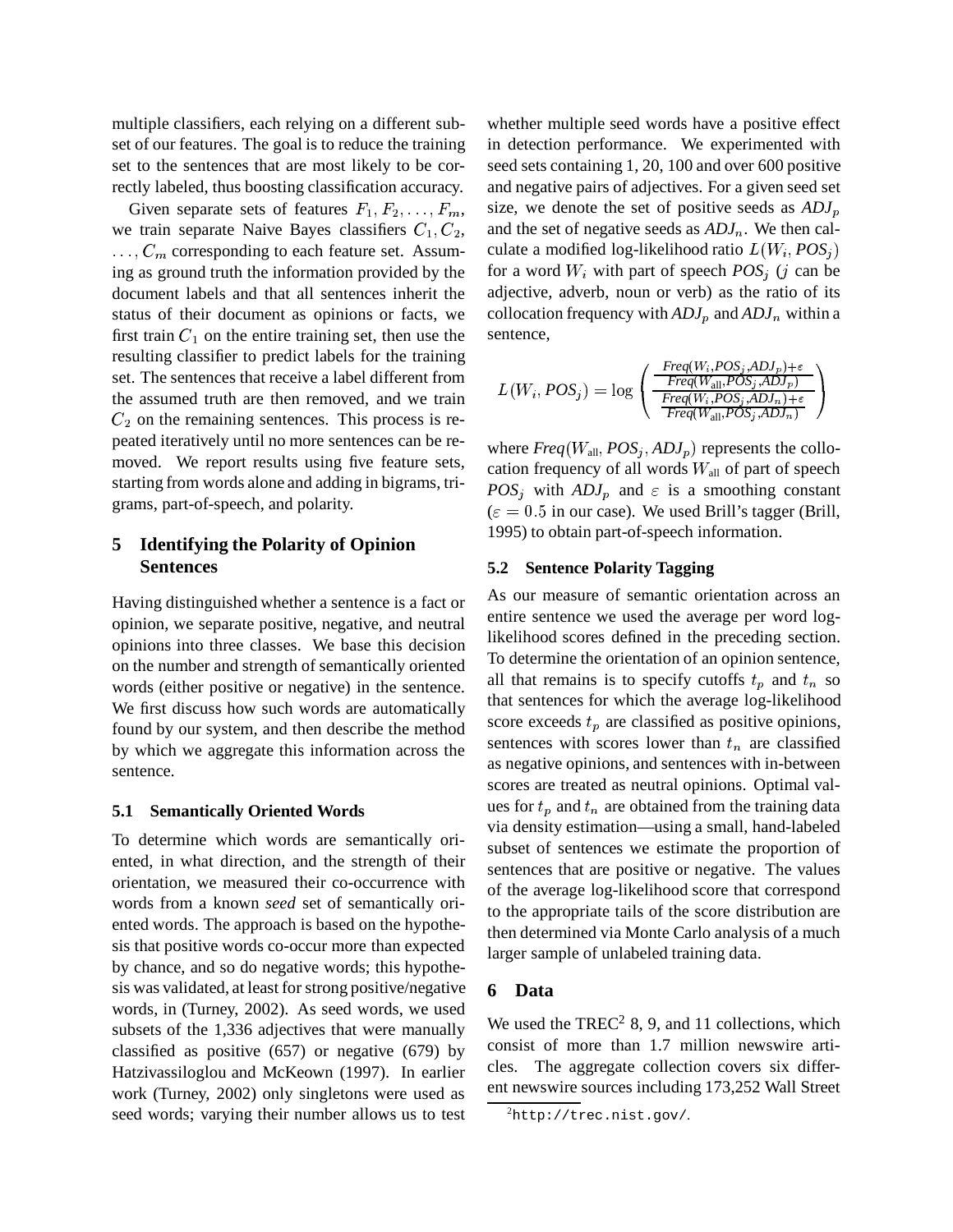Journal (WSJ) articles from 1987 to 1992. Some of the WSJ articles have structured headings that include *Editorial*, *Letter to editor*, *Business*, and *News* (2,877, 1,695, 2,009 and 3,714 articles, respectively). We randomly selected  $2,000$  articles<sup>3</sup> from each category so that our data set was approximate evenly divided between fact and opinion articles. Those articles were used for both document and sentence level opinion/fact classification.

# **7 Evaluation Metrics and Gold Standard**

For classification tasks (i.e., classifying between facts and opinions and identifying the semantic orientation of sentences), we measured our system's performance by standard *recall* and *precision*. We evaluated the quality of semantically oriented words by mapping the extracted words and labels to an external gold standard. We took the subset of our output containing words that appear in the standard, and measured the *accuracy* of our output as the portion of that subset that was assigned the correct label.

A gold standard for document-level classification is readily available, since each article in our Wall Street Journal collection comes with an article type label (see Section 6). We mapped article types *News* and *Business*to facts, and article types *Editorial* and *Letter to the Editor* to opinions. We cannot automatically select a sentence-level gold standard discriminating between facts and opinions, or between positive and negative opinions. We therefore asked human evaluators to classify a set of sentences between facts and opinions as well as determine the type of opinions.

Since we have implemented our methods in an opinion question answering system, we selected four different topics (*gun control*, *illegal aliens*, *social security*, and *welfare reform*). For each topic, we randomly selected 25 articles from the entire combined TREC corpus (not just the WSJ portion); these were articles matching the corresponding topical phrase given above as determined by the Lucene search engine.<sup>4</sup> From each of these documents we randomly selected four sentences. If a document happened to have less than four sentences, additional

| Label                       | A   | В  | Agreement |  |  |  |
|-----------------------------|-----|----|-----------|--|--|--|
| Fact                        | 123 | 16 | 46%       |  |  |  |
| Opinion                     | 258 | 65 | 77%       |  |  |  |
| Uncertain                   | 19  |    | 33%       |  |  |  |
| Breakdown of opinion labels |     |    |           |  |  |  |
| Positive                    | 33  |    | 29%       |  |  |  |
| Negative                    | 131 | 27 | 51%       |  |  |  |
| No orientation              | 45  | 6  | 26%       |  |  |  |
| Mixed orientation           | 8   |    | 0%        |  |  |  |
| Uncertain orientation       | 41  |    | 7%        |  |  |  |

Table 1: Statistics of gold standards A and B.

documents from the same topic were retrieved to supply the missing sentences. The resulting  $4 \times$  $25 \times 4 = 400$  sentences were then interleaved so that successive sentences came from different topics and documents and divided into ten 50-sentence blocks. Each block shares ten sentences with the preceding and following block (the last block is considered to precede the first one), so that 100 of the 400 sentences appear in two blocks. Each of ten human evaluators (all with graduate training in computational linguistics) was presented with one block and asked to select a label for each sentence among the following: "fact", "positive opinion", "negative opinion", "neutral opinion", "sentence contains both positive and negative opinions", "opinion but cannot determine orientation", and "uncertain".<sup>5</sup>

Since we have one judgment for 300 sentences and two judgments for 100 sentences, we created two gold standards for sentence classification. The first (Standard A) includes the 300 sentences with one judgment and a single judgment for the remaining 100 sentences.<sup>6</sup> The second standard (Standard B) contains the subset of the 100 sentences for which we obtained identical labels. Statistics of these two standards are given in Table 1. We measured the pairwise agreement among the 100 sentences that were judged by two evaluators, as the ratio of sentences that receive a label  $X$  from both evaluators divided by the total number of sentences receiving label  $X$  from any evaluator. The agreement across

<sup>3</sup>Except for *Letters to Editor*, for which we included all 1,695 articles available.

<sup>4</sup>http://www.jguru.com/faq/Lucene.

<sup>&</sup>lt;sup>5</sup>The full instructions can be viewed online at http: //www1.cs.columbia.edu/˜hongyu/research/ emnlp03/opinion-eval-instructions.html.

<sup>&</sup>lt;sup>6</sup>In order to assign a unique label, we arbitrarily chose the first evaluator for those sentences.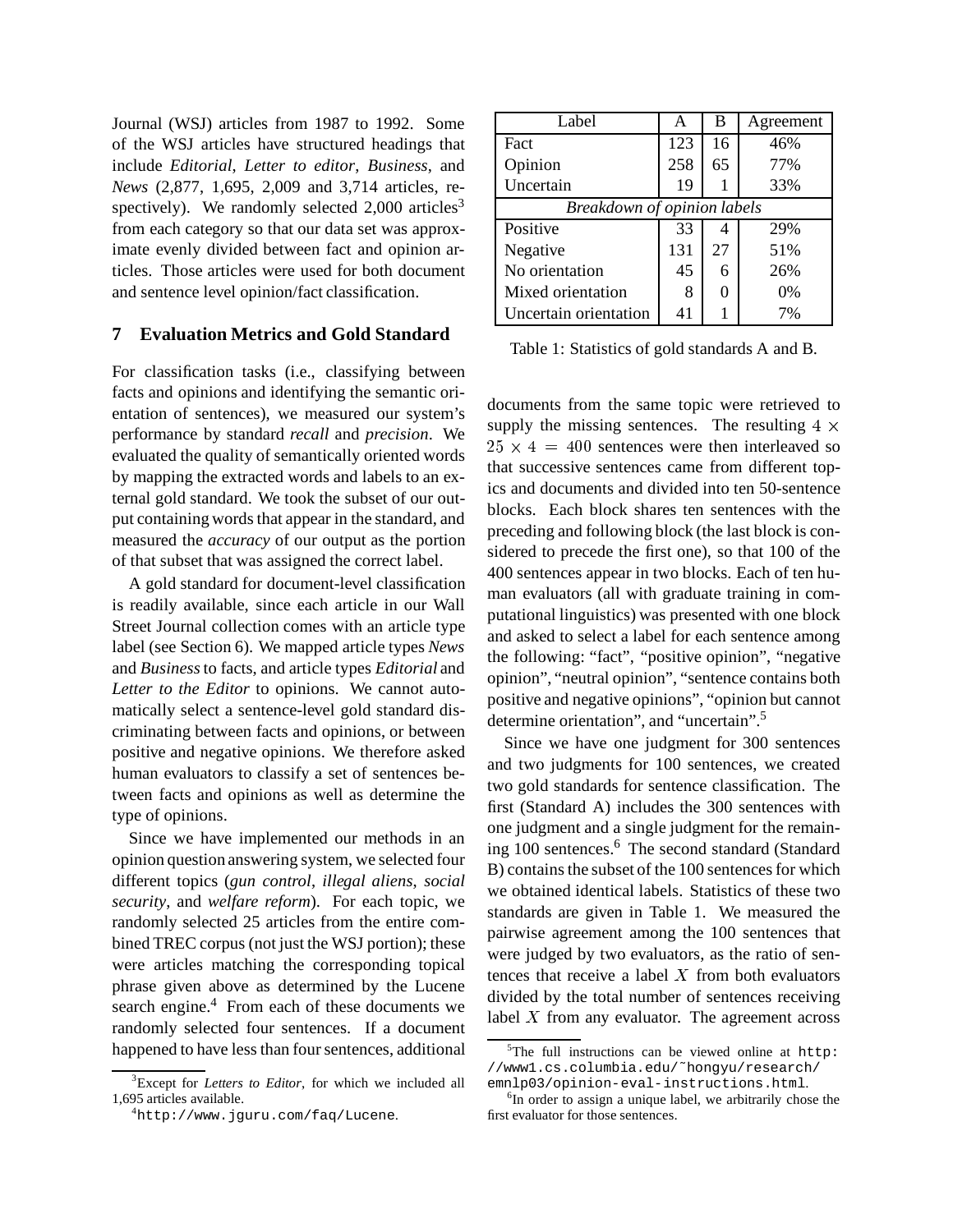|                                      | F-measure |
|--------------------------------------|-----------|
| News vs. Editorial                   | 0.96      |
| $News+Business$ vs. Editorial+Letter | 0 97      |

Table 2: Document-level fact/opinion classification by Naive Bayes algorithm.

the 100 sentences for all seven choices was 55%; if we group together the five subtypes of opinion sentences, the overall agreement rises to 82%. The low agreement for some labels was not surprising because there is much ambiguity between facts and opinions. An example of an arguable sentence is "A lethal guerrilla war between poachers and wardens now rages in central and eastern Africa", which one rater classified as "fact" and another rater classified as "opinion".

Finally, for evaluating the quality of extracted words with semantic orientation labels, we used two distinct manually labeled collections as gold standards. One set consists of the previously described 657 positive and 679 negative adjectives (Hatzivassiloglou and McKeown, 1997). We also used the ANEW list which was constructed during psycholinguistic experiments (Bradley and Lang, 1999) and contains 1,031 words of all four open classes. As described in (Bradley and Lang, 1999), humans assigned valence scores to each score according to dimensions such as *pleasure*, *arousal*, and *dominance*; following heuristics proposed in psycholinguistics<sup>7</sup> we obtained 284 positive and 272 negative words from the valence scores.

# **8 Results and Discussion**

**Document Classification** We trained our Bayes classifier for documents on 4,000 articles from the WSJ portion of our combined TREC collection, and evaluated on 4,000 other articles also from the WSJ part. Table 2 lists the F-measure scores (the harmonic mean of precision and recall) of our Bayesian classifier for document-level opinion/fact classification. The results show the classifier achieved 97% F-measure, which is comparable or higher than the 93% accuracy reported by (Wiebe et al., 2002), who evaluated their work based on a similar set of WSJ articles. The high classification performance

| Variant   | Class   | Standard A     | Standard B     |
|-----------|---------|----------------|----------------|
|           | Fact    | ${0.61, 0.34}$ | ${1.00, 0.27}$ |
| Score     | Opinion | ${0.30, 0.49}$ | ${0.16, 0.64}$ |
|           | Fact    | ${0.82, 0.32}$ | ${0.89, 0.19}$ |
| Frequency | Opinion | ${0.17, 0.55}$ | ${0.28, 0.55}$ |

Table 3:  ${Recall, precision}$  of similarity classifier.

is also consistent with a high inter-rater agreement (*kappa*=0.95) for document-level fact/opinion annotation (Wiebe et al., 2002). Note that we trained and evaluated only on WSJ articles for which we can obtain article class metadata, so the classifier may perform less accurately when used for other newswire articles.

**Sentence Classification** Table 3 shows the recall and precision of the similarity-based approach, while Table 4 lists the recall and precision of naive Bayes (single and multiple classifiers) for sentencelevel opinion/fact classification. In both cases, the results are better when we evaluate against Standard B, containing the sentences for which two humans assign the same label; obviously, it is easier for the automatic system to produce the correct label in these more clear-cut cases.

Our Naive Bayes classifier has a higher recall and precision (80–90%) for detecting opinions than for facts (around 50%). While words and n-grams had little performance effect for the opinion class, they increased the recall for the fact class around five fold compared to the approach by Wiebe et al. (1999). In general, the additional features helped the classifier; the best performance is achieved when words, bigrams, trigrams, part-of-speech, and polarity are included in the feature set. Further, using multiple classifiers to automatically identify an appropriate subset of the data for training slightly increases performance.

**Polarity Classification** Using the method of Section 5.1, we automatically identified a total of 39,652 (65,773), 3,128 (4,426), 144,238 (195,984), and 22,279 (30,609) positive (negative) adjectives, adverbs, nouns, and verbs, respectively. Extracted positive words include *inspirational*, *truly*, *luck*, and *achieve*. Negative ones include *depraved*, *disastrously*, *problem*, and *depress*. Figure 1 plots the

 $^{7}$ http://www.sci.sdsu.edu/CAL/wordlist/.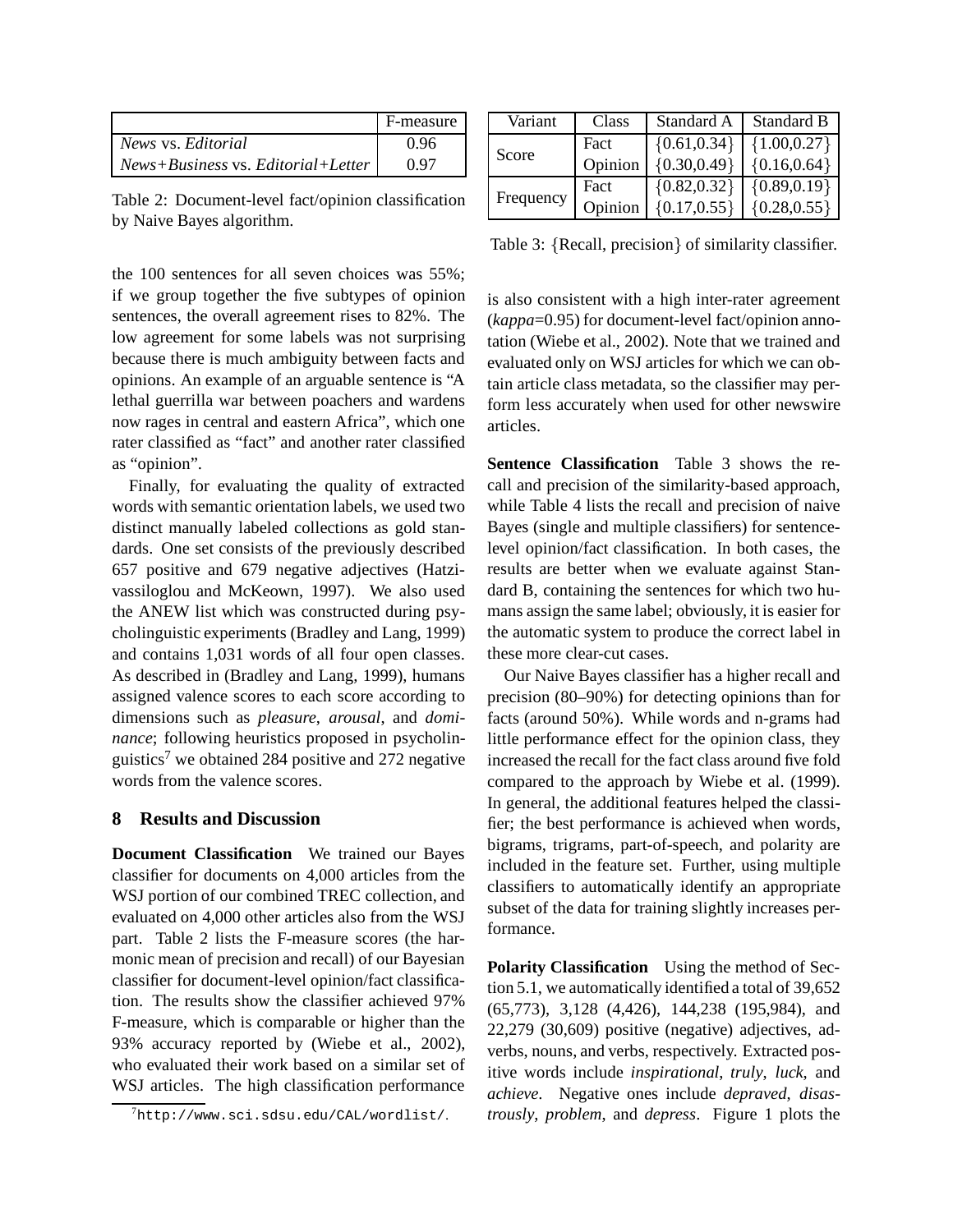| <b>Features</b>                                 | Class   | Standard A       |                  | Standard B       |                  |
|-------------------------------------------------|---------|------------------|------------------|------------------|------------------|
|                                                 |         | Single           | Multiple         | Single           | Multiple         |
| Features from (Wiebe et al., 1999)              | Fact    | ${0.03, 0.38}$   | ${0.03, 0.38}$   | ${0.06, 1.00}$   | $\{0.06, 1.00\}$ |
|                                                 | Opinion | ${0.97, 0.69}$   | ${0.97, 0.69}$   | $\{1.00, 0.80\}$ | ${1.00, 0.80}$   |
|                                                 | Fact    | ${0.14, 0.39}$   | ${0.12, 0.42}$   | ${0.28, 0.42}$   | ${0.28, 0.45}$   |
| Words only                                      | Opinion | ${0.90, 0.69}$   | ${0.92, 0.69}$   | ${0.90, 0.82}$   | ${0.91, 0.83}$   |
| Words and Bigrams                               | Fact    | ${0.15, 0.39}$   | ${0.12, 0.43}$   | ${0.16, 0.25}$   | ${0.16, 0.25}$   |
|                                                 | Opinion | ${0.89, 0.69}$   | ${0.92, 0.69}$   | ${0.87, 0.79}$   | ${0.87, 0.79}$   |
| Words, Bigrams, and Trigrams                    | Fact    | ${0.18, 0.44}$   | $\{0.13, 0.41\}$ | ${0.26, 0.50}$   | ${0.26, 0.50}$   |
|                                                 | Opinion | ${0.89, 0.70}$   | ${0.91, 0.69}$   | ${0.93, 0.82}$   | ${0.93, 0.82}$   |
| Words, Bigrams, Trigrams,<br>and Part-of-Speech | Fact    | $\{0.17, 0.42\}$ | $\{0.13, 0.40\}$ | ${0.18, 0.49}$   | ${0.27, 0.44}$   |
|                                                 | Opinion | ${0.89, 0.70}$   | ${0.91, 0.69}$   | ${0.92, 0.70}$   | ${0.85, 0.84}$   |
| Words, Bigrams, Trigrams,                       | Fact    | ${0.15, 0.43}$   | $\{0.13, 0.42\}$ | ${0.44, 0.50}$   | ${0.44, 0.53}$   |
| Part-of-Speech, and Polarity                    | Opinion | ${0.91, 0.69}$   | ${0.92, 0.70}$   | ${0.88, 0.86}$   | ${0.91, 0.86}$   |

Table 4: {Recall, precision} of opinion/fact sentence classification using different features and either a single or multiple (data cleaning) classifiers.



Figure 1: Recall and precision (1,336 manually labeled positive and negative adjectives as gold standard) of extracted adjectives using 1, 20, and 100 positive and negative adjective pairs as seeds.

recall and precision of extracted adjectives by using randomly selected seed sets of 1, 20, and 100 pairs of positive and negative adjectives from the list of (Hatzivassiloglou and McKeown, 1997). Both recall and precision increase as the seed set becomes larger. We obtained similar results with the ANEW list of adjectives (Section 7). As an additional experiment, we tested the effect of ignoring sentences with negative particles, obtaining a small increase in precision and recall.

We subsequently used the automatically extracted polarity score for each word to assign an aggregate

| Parts-of-speech Used                     | А    | B    |
|------------------------------------------|------|------|
| Adjectives                               | 0.49 | 0.55 |
| Adverbs                                  | 0.37 | 0.46 |
| <b>Nouns</b>                             | 0.54 | 0.52 |
| Verbs                                    | 0.54 | 0.52 |
| Adjectives and Adverbs                   | 0.55 | 0.84 |
| Adjectives, Adverbs, and Verbs           | 0.68 | 0.90 |
| Adjectives, Adverbs, Nouns,<br>and Verbs | 0.62 | O 74 |

Table 5: Accuracy of sentence polarity tagging on gold standards A and B for different sets of parts-ofspeech.

polarity to opinion sentences. Table 5 lists the accuracy of our sentence-level tagging process. We experimented with different combinations of part-ofspeech classes for calculating the aggregate polarity scores, and found that the combined evidence from adjectives, adverbs, and verbs achieves the highest accuracy (90% over a baseline of 48%). As in the case of sentence-level classification between opinion and fact, we also found the performance to be higher on Standard B, for which humans exhibited consistent agreement.

# **9 Conclusions**

We presented several models for distinguishing between opinions and facts, and between positive and